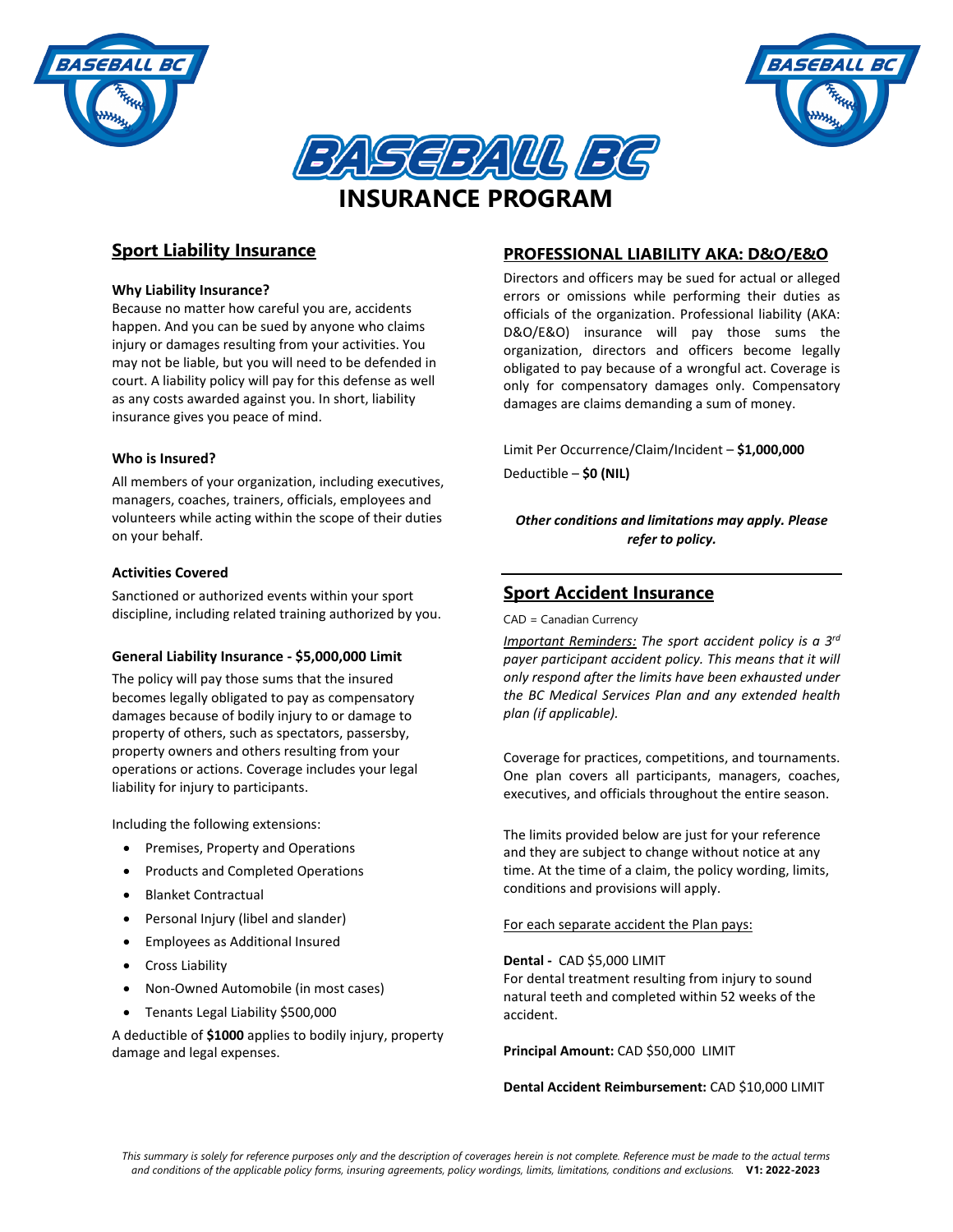The reasonable expenses incurred within 52 weeks of a covered accident to treat, repair or rebuild teeth

#### **Dentures, Removable Teeth, Hearing Aids, Eyeglasses and Contact Lenses:** CAD \$500 LIMIT

The reasonable expenses incurred within 60 days of a covered accident to replace dentures, removable teeth, hearing aids, eyeglasses or contact lenses damaged as a result of a covered accident.

**Emergency Transportation Benefit:** CAD \$100 LIMIT

**Family Transportation:** Any one insured person: CAD **\$2500 LIMIT** 

**Fracture Indemnity Amount:** CAD \$1,500 Splints, orthotic devices and medical braces required primarily for sports activities are not covered.

**Medical Expense Reimbursement:** CAD \$15,000 LIMIT The reasonable medical expenses incurred by an Insured Person as a result of a covered accident within 52 weeks of the date of the accident for:

(i) Licensed physiotherapist, chiropract or, osteopath, registered nurse services, or other similar services approved by the Insurer in writing, and not covered under any federal, provincial government or private health care plan.

(ii) Licensed ambulance services

(iii) Crutches, splints, orthotic devices, trusses, medical braces, rental of wheelchair, hospital bed, lifts or other medical devices recommended by the attending physician, excluding splints, orthotic devices and medial braces required primarily for sports activities.

(iv) Prescription drugs not covered by any federal, provincial government or private health care plan.

(v) Hospital services not covered by any federal, provincial government or private health care plan.

(vi) Medical services incurred outside the province of residence for injuries sustained in a covered accident that occurs outside the province where the Insured Person is normally domiciled, but in no event for an y expenses incurred outside

of Canada.

**Rehabilitation Benefit** – Any one insured person: CAD \$3000 LIMIT

**Tuition Fees Reimbursement** CAD \$2,000 LIMIT The expenses incurred within six (6) months of the date of accident for tutorial services of a qualified teacher certified

by the Provincial Ministry of Education at a rate not to exceed \$25.00 per hour, as well as reasonable expenses for the rental of necessary equipment and program software are required and approved by the Board of Education in the jurisdiction in which the Insured Person is enrolled in studies.

#### **Emergency Transportation Benefit**

Up to CAD \$100 LIMIT for reasonable expenses incurred for transportation, other than by a licensed ambulance service, of the insured Person to a doctor's office or the nearest hospital.

## **EXCLUSIONS**

The Insurer shall not be liable to pay benefit under this section in respect to bodily injuries caused directly or indirectly, solely or partly

1. by war, invasion, act of foreign enemy, hostilities (whether war be declared or not), civil war, rebellion, revolution, insurrection or military power;

2. while the Insured Person is serving in the armed forces in time of war;

3. by bodily or mental infirmity of the Insured Person or by hernia either as a cause or effect, ptomaines, bacterial infections (except pyogenic infections which shall occur with and through an accidental cut or wound) or by any kind of disease;

4. by suicide or attempt thereof including any intentionally self-inflicted injury;

5. by air travel, except as provided in Special Conditions 4. 6. in whole or in part, out of "terrorism" or out of any activity or decision of a government agency or other entity to prevent, respond to or terminate "terrorism". This exclusion applies regardless of any other contributing or aggravating cause or event that contributes concurrently or in any sequence to the bodily injury.

#### **LIMITATIONS**

1. If the Insured Person should sustain more than one of the losses described in Section I, II, or III above as a result of one accident the Insurer will pay the amount stated for each such loss up to but not exceeding in aggregate the amount referred to as the Principal Sum. 2. The maximum amount payable under this policy as a result of any one accident shall be \$1,000,000 in aggregate regardless of the number of Insured Persons injured. 3. Except as provided under Section III - B, there is no benefit payable for purchase, repair or replacement of eyeglasses, contact lenses, or prescriptions therefor. 4. This policy will not pay for any benefits that are available under any government health insurance plan, whether the insured is enrolled in such a plan or not. 5. The Insurer will not pay any portion of an expense referred to in this policy which is payable under any insurance plan, or law or under any plan or law that will pay the expense. With the exception of licensed ambulance expenses, all other expenses claimed herein must be presented or deemed medically necessary by a

*This summary is solely for reference purposes only and the description of coverages herein is not complete. Reference must be made to the actual terms and conditions of the applicable policy forms, insuring agreements, policy wordings, limits, limitations, conditions and exclusions.* **V1: 2022-2023**